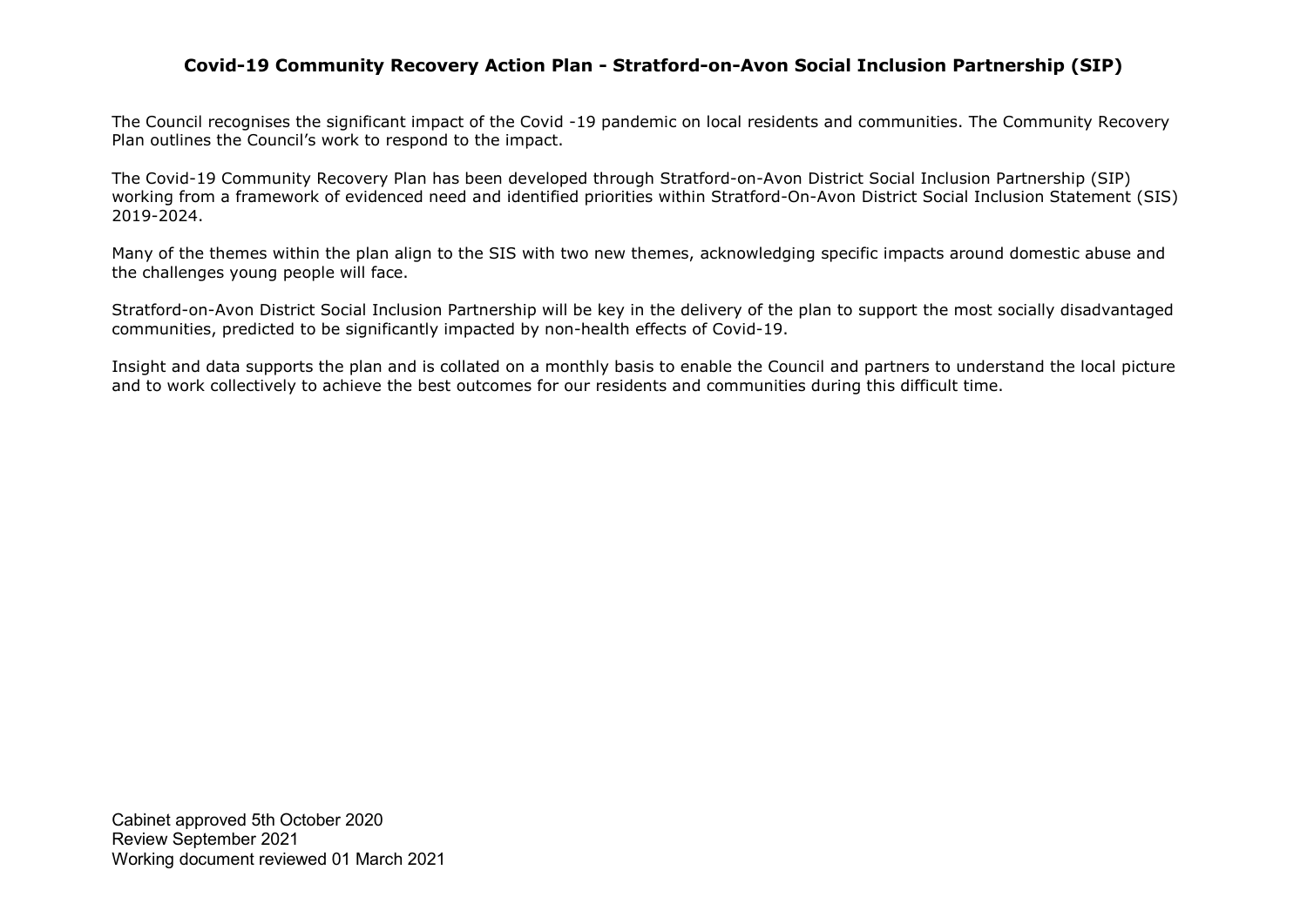## **Key actions across all priority themes**

**Data Analysis**  Understanding the local picture **Information Campaign**  Communicate and Inform

## **Priority Themes**

# **Celebration of Community Contribution**

Recognise, Acknowledge, Record

**Domestic Abuse** Support, Understand, Evaluate, Commission

**Health and Wellbeing**  Commission, Campaign

**Under and Unemployment** Promote, Deliver, Increase Digital Inclusion **Community Venues** Support, Inform, Promote

**Financial Hardship** Engage, Support, Inform

**Isolation** Communicate, Locate, Develop

**Younger People**  Engage, Identify, Promote, Commission

**Covid-19 Community Recovery Action Plan – Stratford-on-Avon Social Inclusion Partnership (SIP) \*- denotes funding provided by Orbit to encourage digital inclusion**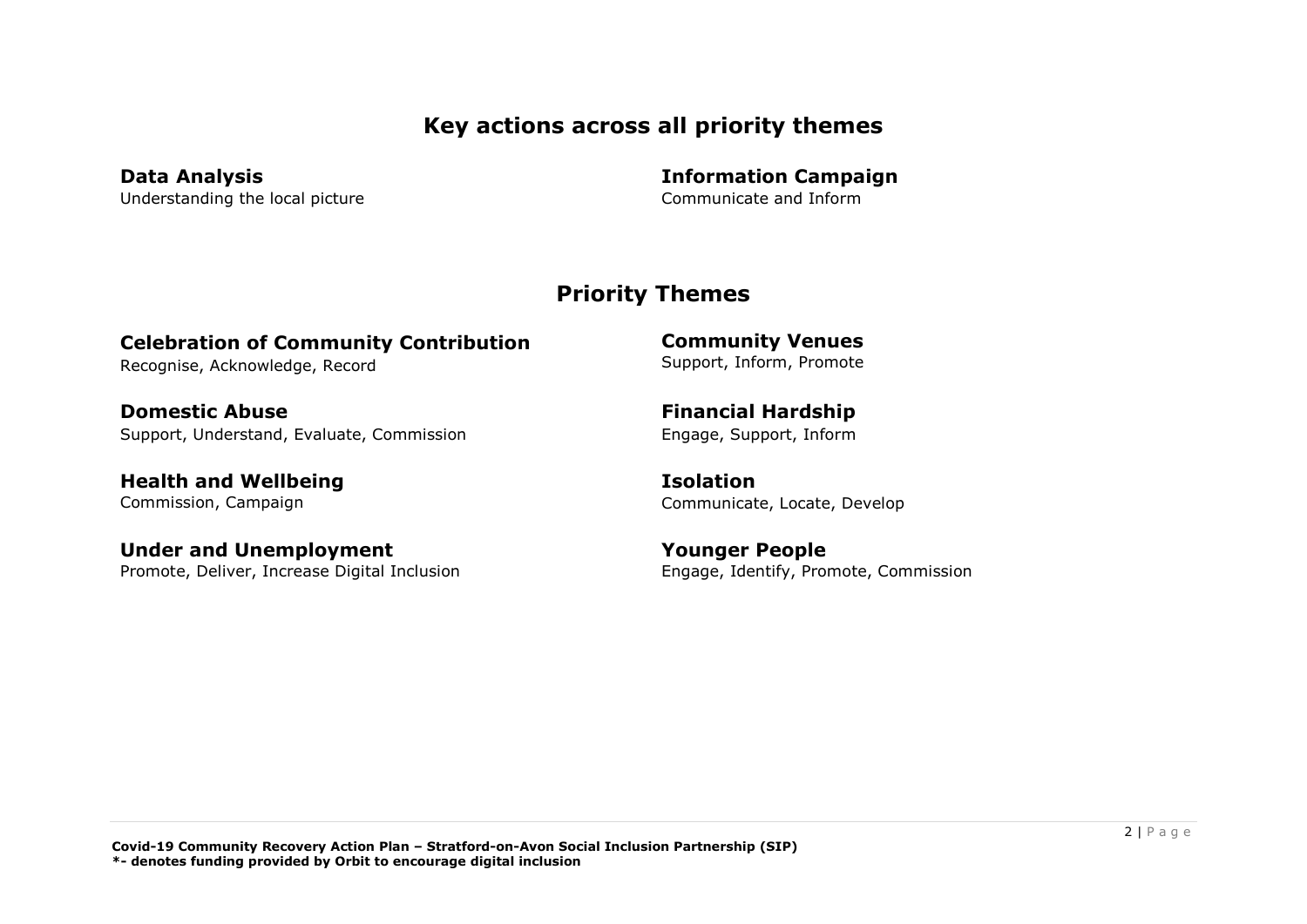# **Key actions across all priority themes**

| Data - economic and social<br>Understanding the local picture |                                   |                       |                   |                 |                    |               |  |
|---------------------------------------------------------------|-----------------------------------|-----------------------|-------------------|-----------------|--------------------|---------------|--|
| <b>Objective</b>                                              | <b>Action</b>                     | <b>Key Partners /</b> | <b>Resources</b>  |                 | <b>Performance</b> |               |  |
|                                                               |                                   | Data sources          | <b>Identified</b> | <b>Required</b> | <b>Target</b>      | <b>Status</b> |  |
| Understand                                                    | D1 Establish meaningful data set  | CASW, DWP, SDC,       | SDC Insight &     |                 | May 2020           | Achieved      |  |
| challenges and                                                | and dashboard.                    | Foodbanks, Orbit,     | Consultation      |                 |                    |               |  |
| target                                                        |                                   | WCC-FIP &             | Team,             |                 | October            |               |  |
| interventions.                                                | D2 Establish shared access portal | Commissioners, Age    | <b>WCC FIP</b>    |                 | 2020               | Achieved      |  |
|                                                               | for SIP providing source of       | UK, Stratford         |                   |                 |                    |               |  |
|                                                               | relevant information.             | Support and similar   |                   |                 |                    |               |  |
|                                                               |                                   | befriending           |                   |                 |                    |               |  |
|                                                               |                                   | services, SWMental    |                   |                 |                    |               |  |
|                                                               |                                   | Health Partnership,   |                   |                 |                    |               |  |
|                                                               |                                   | Springfield Mind,     |                   |                 |                    |               |  |
|                                                               |                                   | SWFT, Lifespace,      |                   |                 |                    |               |  |
|                                                               |                                   | <b>Samaritans</b>     |                   |                 |                    |               |  |
|                                                               |                                   |                       |                   |                 |                    |               |  |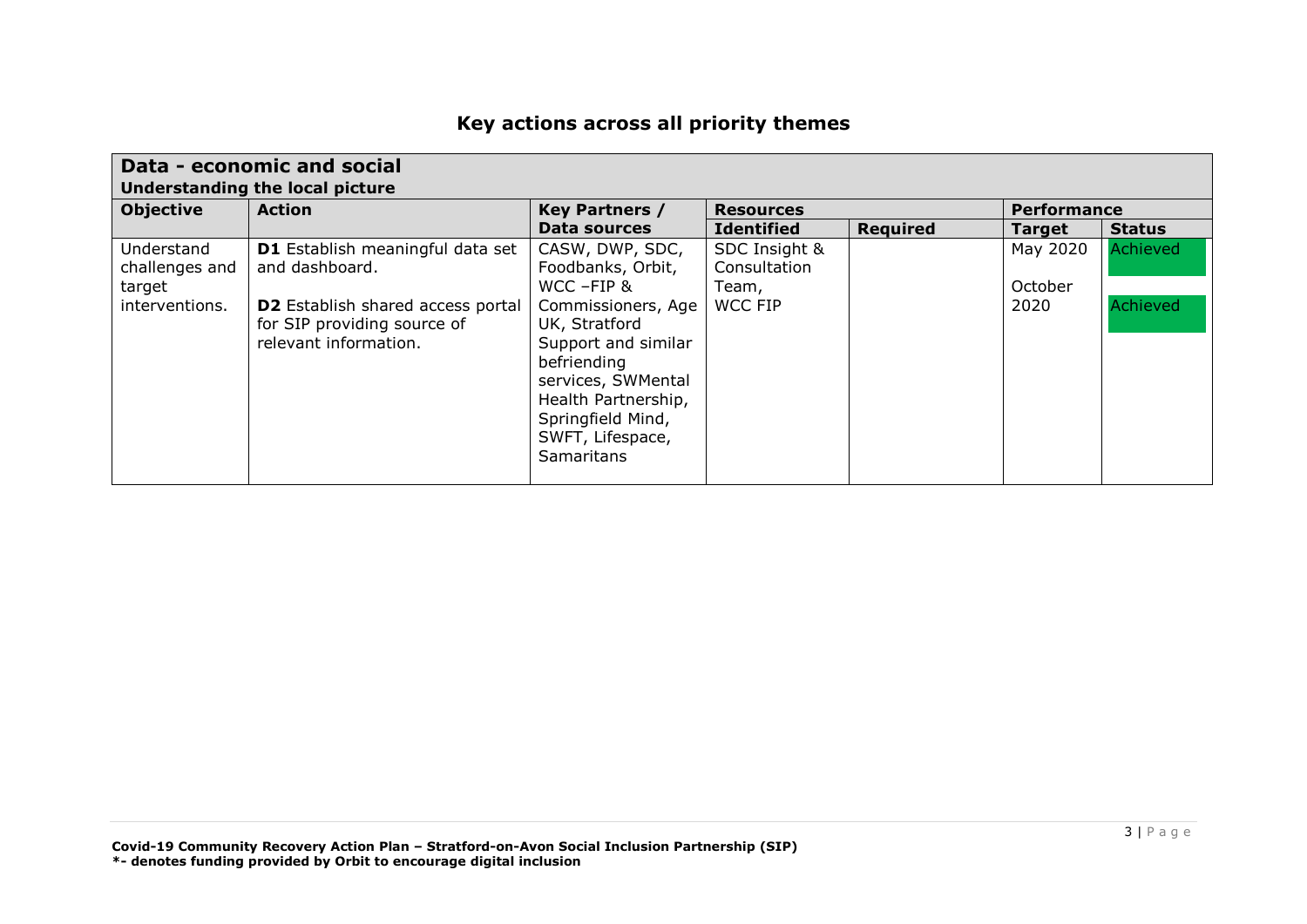| <b>Information Campaign</b><br><b>Communicate and Inform</b> |                                                            |                     |                                                         |                                                       |                    |                     |  |
|--------------------------------------------------------------|------------------------------------------------------------|---------------------|---------------------------------------------------------|-------------------------------------------------------|--------------------|---------------------|--|
| <b>Objective</b>                                             | <b>Action</b>                                              | <b>Key Partners</b> | <b>Resources</b>                                        |                                                       | <b>Performance</b> |                     |  |
|                                                              |                                                            |                     | <b>Identified</b>                                       | <b>Required</b>                                       | <b>Target</b>      | <b>Status</b>       |  |
| To get<br>relevant<br>information to<br>an                   | IC1 Prepare information plan for<br>sustained approach     | SDC, WCC, SIP       | View Magazine,<br>Parish &<br>Partners,<br>Local media, | Social Media<br>support (0.5)<br>FTE)                 | September<br>2020  | Achieved            |  |
| appropriate<br>audience<br>when it's<br>needed.              | IC2 Develop SIP webpage on SDC<br>website or SIP Microsite | SDC, SIP            | <b>SIP</b>                                              | <b>SDC</b><br>Communities<br>Social Media<br>Identity | October<br>2020    | Achieved<br>ongoing |  |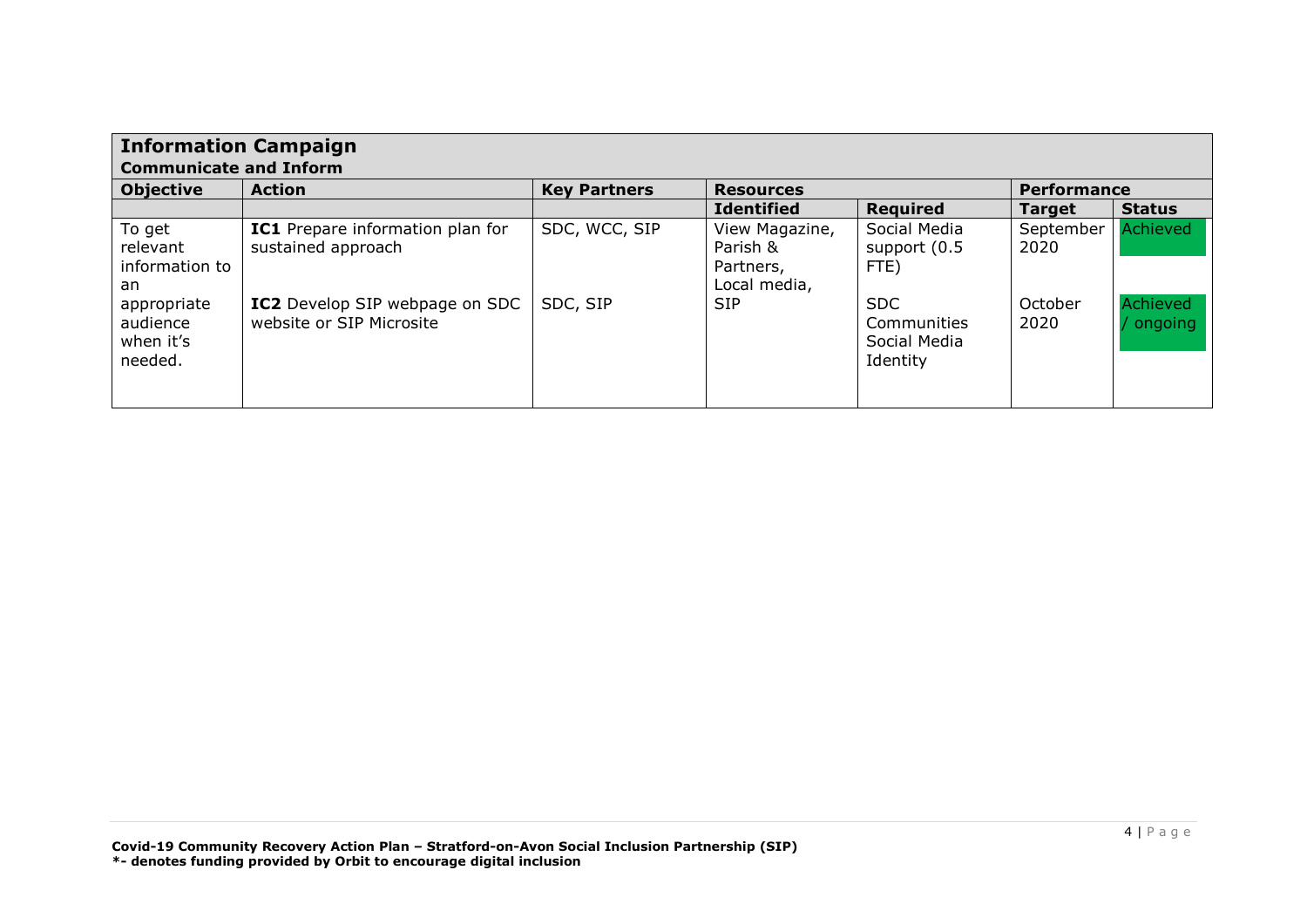## **Priority Themes**

|                                                                                                                                                                                                  | <b>Celebration of Community Contribution</b>                                                                                                                                                                                                                                                                                                                                                                                                                |                                                                                         |                   |                                                   |                                                                                                     |                                                                   |
|--------------------------------------------------------------------------------------------------------------------------------------------------------------------------------------------------|-------------------------------------------------------------------------------------------------------------------------------------------------------------------------------------------------------------------------------------------------------------------------------------------------------------------------------------------------------------------------------------------------------------------------------------------------------------|-----------------------------------------------------------------------------------------|-------------------|---------------------------------------------------|-----------------------------------------------------------------------------------------------------|-------------------------------------------------------------------|
|                                                                                                                                                                                                  | Recognise, Acknowledge, Record                                                                                                                                                                                                                                                                                                                                                                                                                              |                                                                                         |                   |                                                   |                                                                                                     |                                                                   |
| <b>Objective</b>                                                                                                                                                                                 | <b>Action</b>                                                                                                                                                                                                                                                                                                                                                                                                                                               | <b>Key Partners</b>                                                                     | <b>Resources</b>  |                                                   | <b>Performance</b>                                                                                  |                                                                   |
|                                                                                                                                                                                                  |                                                                                                                                                                                                                                                                                                                                                                                                                                                             |                                                                                         | <b>Identified</b> | <b>Required</b>                                   | <b>Target</b>                                                                                       | <b>Status</b>                                                     |
| Recognise and<br>acknowledge<br>exceptional<br>role played by<br>individuals,<br>organisations<br>and<br>businesses in<br>the<br>community<br>response to<br>the global<br>Covid-19<br>pandemic. | <b>C1</b> District Council to<br>acknowledge VCS and Mutual Aid<br>Group volunteer contributions<br>highlighted by those groups.<br><b>C2</b> Prepare a 'Roll of Honour'<br>recognising the contribution of<br>individuals, organisations and<br>businesses to the district wide<br>community response to the global<br>Covid-19 pandemic.<br>C3 Post pandemic determine the<br>most appropriate method of<br>recording contributions for the<br>long-term. | WCC, WCAVA,<br>SDC Comms,<br>Parish Councils,<br>WRCC, STT,<br><b>Mutual Aid Groups</b> |                   | Dependent on<br>outcome of C1 -<br>C <sub>3</sub> | August 2020<br>- August<br>2021<br>From July<br>2020 over<br>next 12<br>months<br>September<br>2021 | $Un -$<br>commenced<br>$Un -$<br>commenced<br>$Un -$<br>commenced |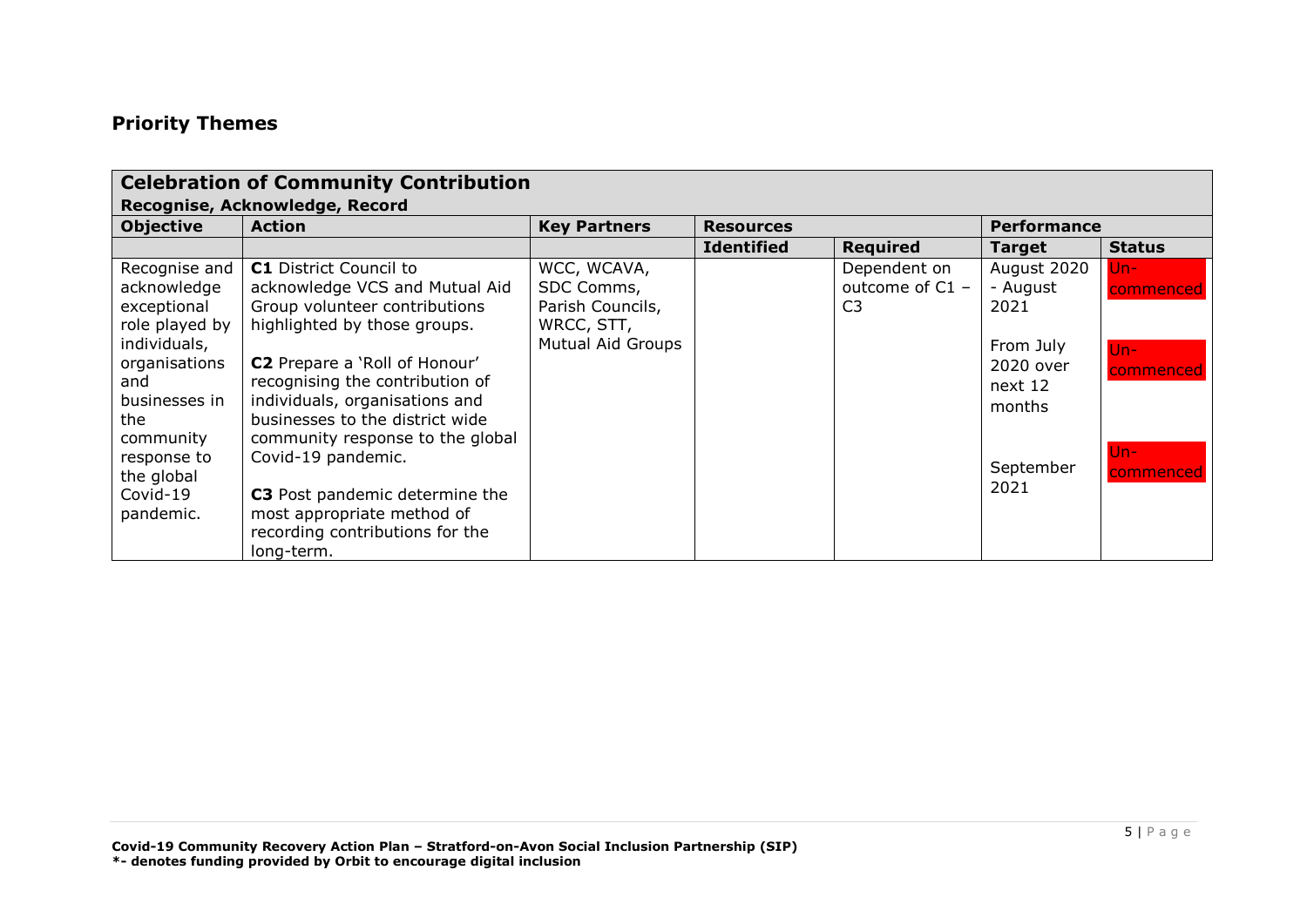| <b>Community Venues</b><br><b>Support, Inform, Promote</b>            |                                                                                                                                                                                                                                       |                                                         |                   |                                            |                            |                                    |
|-----------------------------------------------------------------------|---------------------------------------------------------------------------------------------------------------------------------------------------------------------------------------------------------------------------------------|---------------------------------------------------------|-------------------|--------------------------------------------|----------------------------|------------------------------------|
| <b>Objective</b>                                                      | <b>Action</b>                                                                                                                                                                                                                         | <b>Key Partners</b>                                     | <b>Resources</b>  |                                            | <b>Performance</b>         |                                    |
|                                                                       |                                                                                                                                                                                                                                       |                                                         | <b>Identified</b> | <b>Required</b>                            | <b>Target</b>              | <b>Status</b>                      |
| Support<br>community<br>venues and<br>ensure long-<br>term viability. | Note: Community venues are<br>beginning to reopen with limited<br>capacity due to need to adhere to<br>strict government quidelines<br><b>CV1</b> Survey community venues<br>to determine plans for reopening<br>and support required | SDC, WRCC,<br>WCAVA, WALC,<br><b>WCC</b><br>WRCC, WCAVA |                   | Dependant on<br>outcome of CV1<br>and CV2. | September<br>2020<br>July- | <b>Underway</b><br><b>Underway</b> |
|                                                                       | <b>CV2</b> Promote guidance on safe<br>reopening of community venues                                                                                                                                                                  | WRCC, WCAVA                                             |                   |                                            | September<br>2020          |                                    |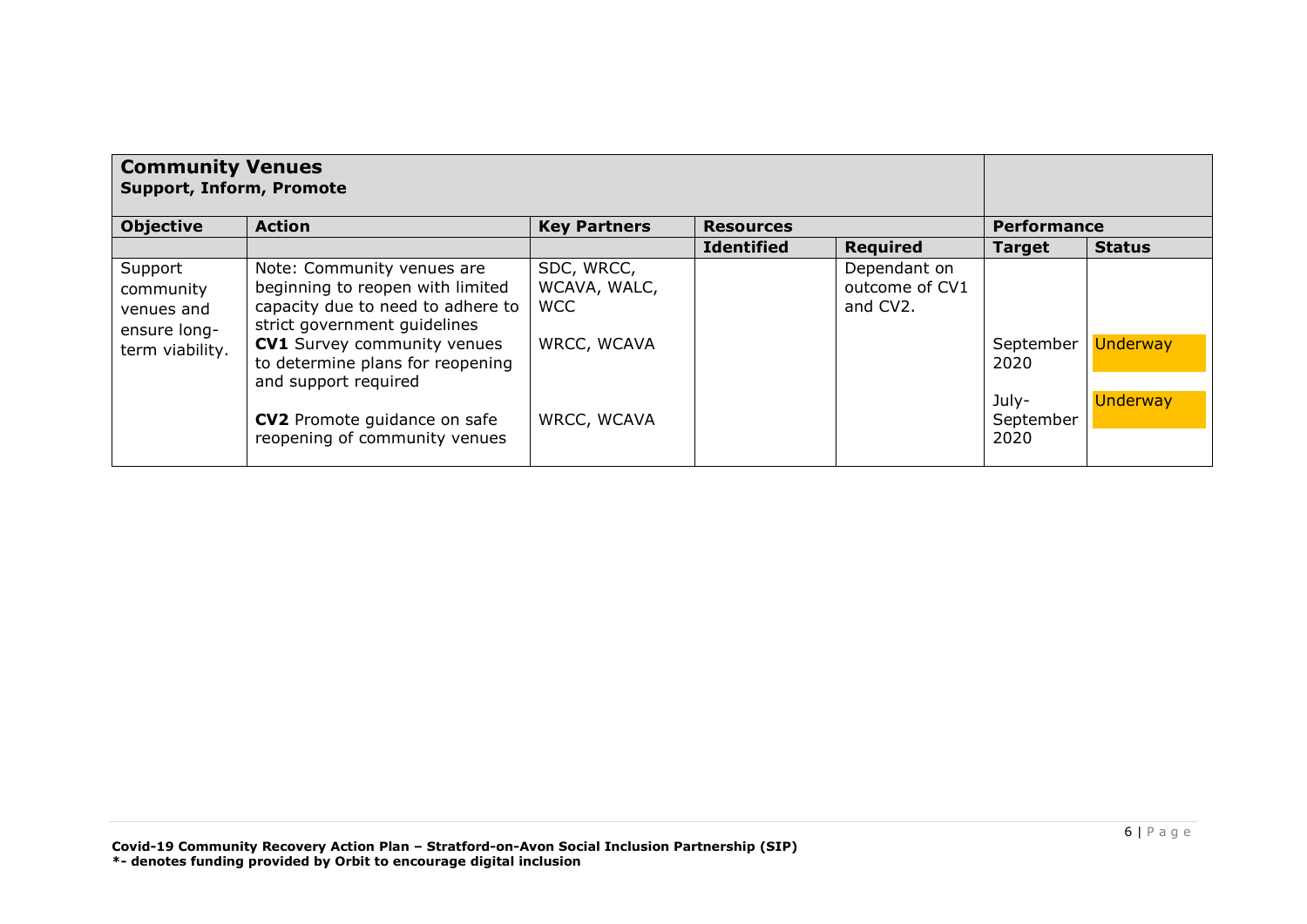| <b>Domestic Abuse</b><br>Support, Understand, Evaluate            |                                                                                                                                 |                                                                   |                          |                                                                              |                                      |                       |  |  |
|-------------------------------------------------------------------|---------------------------------------------------------------------------------------------------------------------------------|-------------------------------------------------------------------|--------------------------|------------------------------------------------------------------------------|--------------------------------------|-----------------------|--|--|
| <b>Objective</b>                                                  | <b>Action</b>                                                                                                                   | <b>Key Partners</b>                                               | <b>Resources</b>         |                                                                              | <b>Performance</b>                   |                       |  |  |
|                                                                   |                                                                                                                                 |                                                                   | <b>Identified</b>        | <b>Required</b>                                                              | <b>Target</b>                        | <b>Status</b>         |  |  |
| Raise<br>awareness of<br>existing DA<br>services.                 | <b>D1</b> Support move-on from local<br>Refuge to permanent housing to<br>free Refuge capacity.                                 | <b>SDC Housing</b><br>Service                                     | <b>Housing Service</b>   |                                                                              | August<br>$2020 -$<br>August<br>2021 | Achieved /<br>ongoing |  |  |
| Encourage<br>more<br>interventions<br>and improved<br>outcomes of | <b>D2</b> Understand local impact<br>through weekly emerging trends<br>meetings.                                                | <b>SDC Community</b><br>Safety Team                               | Community<br>Safety Team |                                                                              | August<br>$2020 -$<br>August<br>2021 | Achieved /<br>ongoing |  |  |
| victims.                                                          | <b>D3</b> Evaluate impact of Rural<br>Outreach worker (SDC) and<br>review funding options from Oct<br>2020 when service ceases. | <b>SDC Communities</b><br>and Community<br>Safety Team,<br>Refuge |                          | Evaluation of<br><b>Rural Outreach</b><br>Worker and<br>potential<br>funding | September<br>2020                    | Achieved              |  |  |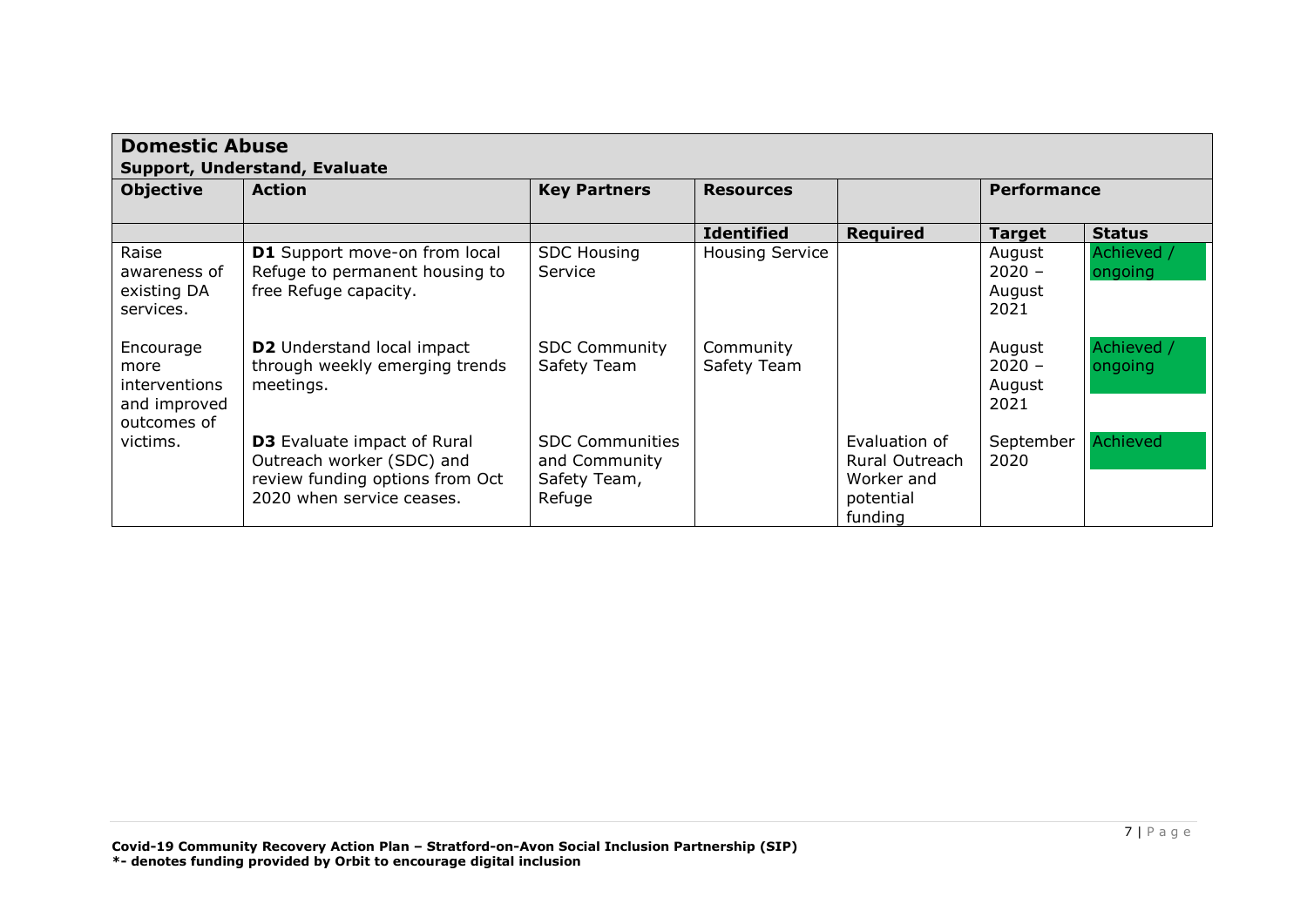| <b>Financial Hardship</b>                                                      |                                                                                                                                                                                                                                                                                                          |                                                                                                                    |                                                                                                 |                 |                                        |                       |  |
|--------------------------------------------------------------------------------|----------------------------------------------------------------------------------------------------------------------------------------------------------------------------------------------------------------------------------------------------------------------------------------------------------|--------------------------------------------------------------------------------------------------------------------|-------------------------------------------------------------------------------------------------|-----------------|----------------------------------------|-----------------------|--|
| <b>Engage, Support, Inform</b>                                                 |                                                                                                                                                                                                                                                                                                          |                                                                                                                    |                                                                                                 |                 |                                        |                       |  |
| <b>Objective</b>                                                               | <b>Action</b>                                                                                                                                                                                                                                                                                            | <b>Key Partners</b>                                                                                                | <b>Resources</b>                                                                                |                 | <b>Performance</b>                     |                       |  |
|                                                                                |                                                                                                                                                                                                                                                                                                          |                                                                                                                    | <b>Identified</b>                                                                               | <b>Required</b> | <b>Target</b>                          | <b>Status</b>         |  |
| Identify<br>greatest need<br>areas.<br>(Purpose - to<br>validate<br>approach). | F1 Identify local anchor<br>organisations/individuals/settings<br>best placed in each priority<br>geography and co-produce local<br>'action steps'.                                                                                                                                                      | SDC, WCAVA,<br>Anchor<br>Organisations,<br>Mutual Aid<br>Organisations,<br><b>WCC</b>                              | <b>SDC VCS</b><br>funding<br>committed:<br><b>CASW Core</b><br>£30,000<br><b>CASW</b><br>$\sim$ |                 | August<br>$2020 -$<br>November<br>2020 | <b>Underway</b>       |  |
| Alleviate<br>worst impacts<br>of lowering<br>incomes.                          | F2 Provide support for fledgling<br>Anchor Organisations / Mutual Aid<br>Organisations.                                                                                                                                                                                                                  | SIP, SDC, WCAVA,<br><b>WCC</b>                                                                                     | Court Desk<br>Worker<br>£38,600<br><b>CASW</b><br><b>ROAH</b>                                   |                 | August<br>$2020 -$<br>November<br>2020 | Achieved /<br>ongoing |  |
| Increase<br>access to the<br>Credit Union.                                     | F3 Develop award mechanism for<br>Fuel Vouchers (900) - for<br>prepayment meters. 500 x £28<br>400 £49.                                                                                                                                                                                                  | Act On Energy                                                                                                      | £5150<br>Act on<br>Energy<br>£10,000                                                            |                 | October<br>2020                        | Achieved              |  |
|                                                                                | F4 Distribute key information<br>packs through foodbanks and<br>Community Groups to include<br>P.h.i.l. (housing)<br>$\bullet$<br>Free school meals<br>$\bullet$<br>Citizens Advice SW<br>$\bullet$<br>MH Wellbeing support<br>$\bullet$<br>Credit Union<br>$\bullet$<br>Warwickshire Local<br>$\bullet$ | SDC to prepare -<br>Foodbanks,<br>Anchor<br>Organisations,<br><b>Mutual Aid</b><br>Organisations to<br>distribute. | <b>Fuel Vouchers</b><br>£33,600                                                                 |                 | October<br>2020 then<br>ongoing        |                       |  |
|                                                                                | <b>Welfare Scheme</b><br>F5 Promotion of Green Homes<br>Grant                                                                                                                                                                                                                                            |                                                                                                                    | <b>SDC Private</b><br>Sector Housing                                                            |                 | Aug -<br>Sept 2020                     |                       |  |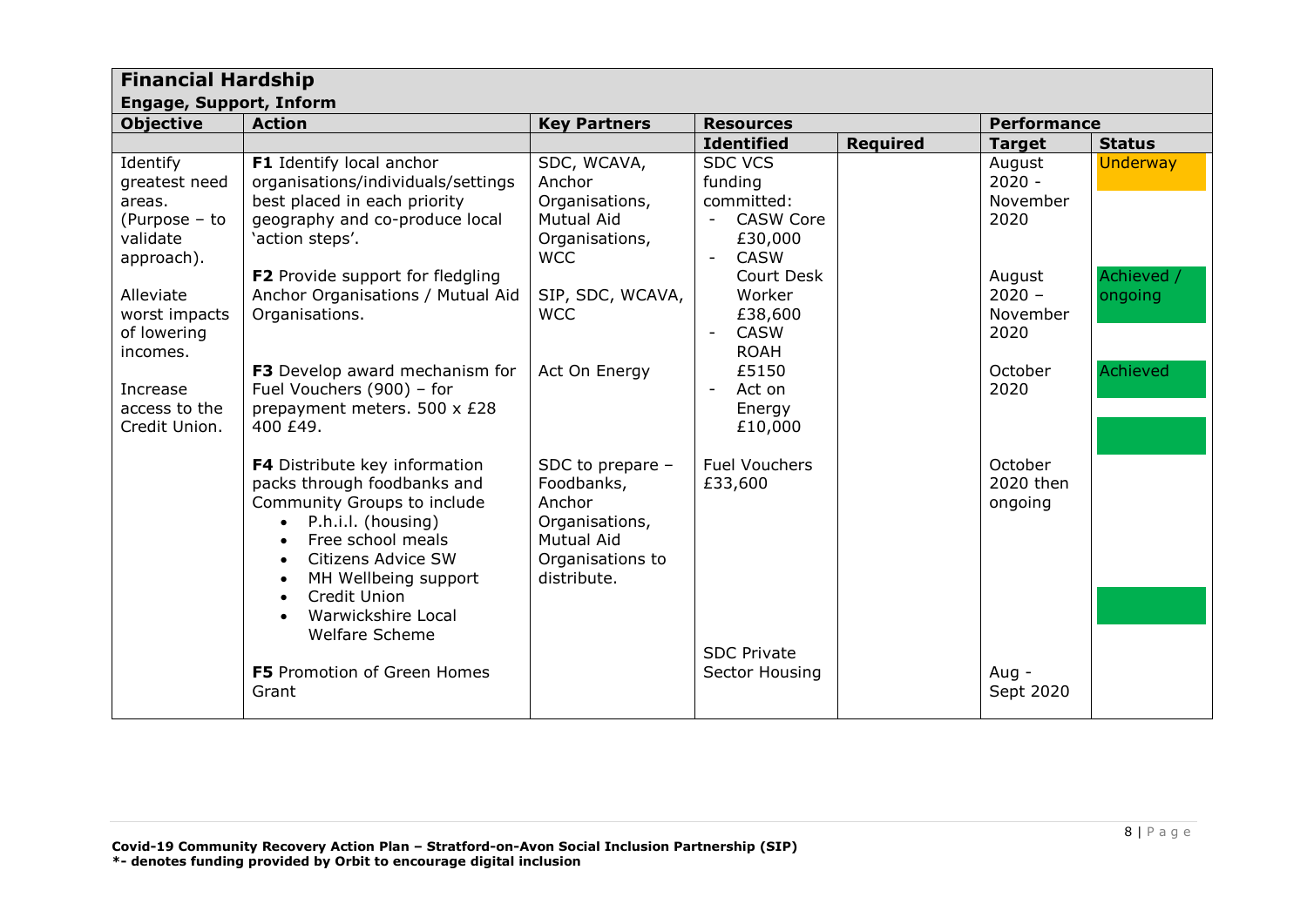|                                                   | <b>Health and Wellbeing</b><br><b>Commission, Campaign</b>                                                                                                                         |                                                                                |                                            |                 |                                      |                             |
|---------------------------------------------------|------------------------------------------------------------------------------------------------------------------------------------------------------------------------------------|--------------------------------------------------------------------------------|--------------------------------------------|-----------------|--------------------------------------|-----------------------------|
| <b>Objective</b>                                  | <b>Action</b>                                                                                                                                                                      | <b>Key Partners</b>                                                            | <b>Resources</b>                           |                 | <b>Performance</b>                   |                             |
|                                                   |                                                                                                                                                                                    |                                                                                | <b>Identified</b>                          | <b>Required</b> | <b>Target</b>                        | <b>Status</b>               |
| Promote good<br>mental and<br>physical<br>health. | H1 Commission services to<br>deliver interventions to support<br>people's mental health.                                                                                           | SDC, WCC,<br>WCAVA, SWMHF,<br><b>SWHW Delivery</b><br>Group                    | SDC VCS funding<br>uncommitted:<br>£18,000 |                 | November<br>2020<br>August           | <b>Underway</b><br>Achieved |
|                                                   | <b>H2</b> Support using SDC resident<br>information, a multi-agency<br>campaign around flu & wider<br>vaccination programs (incl.<br>venues), screening uptake and<br>visiting GP. | SDC, SIP, GP<br>clusters, WCC<br>Public Health,                                | SDC Corp Coms                              |                 | $2020 -$<br>August<br>2021           | and<br>ongoing              |
|                                                   | H3 As environment permits,<br>develop plan to promote<br>activities to communities and<br>former shielding groups to<br>increase physical activity.                                | <b>SDC Active</b><br>Communities<br>Team, SIP, WCAVA<br>Development<br>Officer | <b>SDC Active</b><br>Communities<br>Team   |                 | August<br>$2020 -$<br>August<br>2021 | <b>Underway</b>             |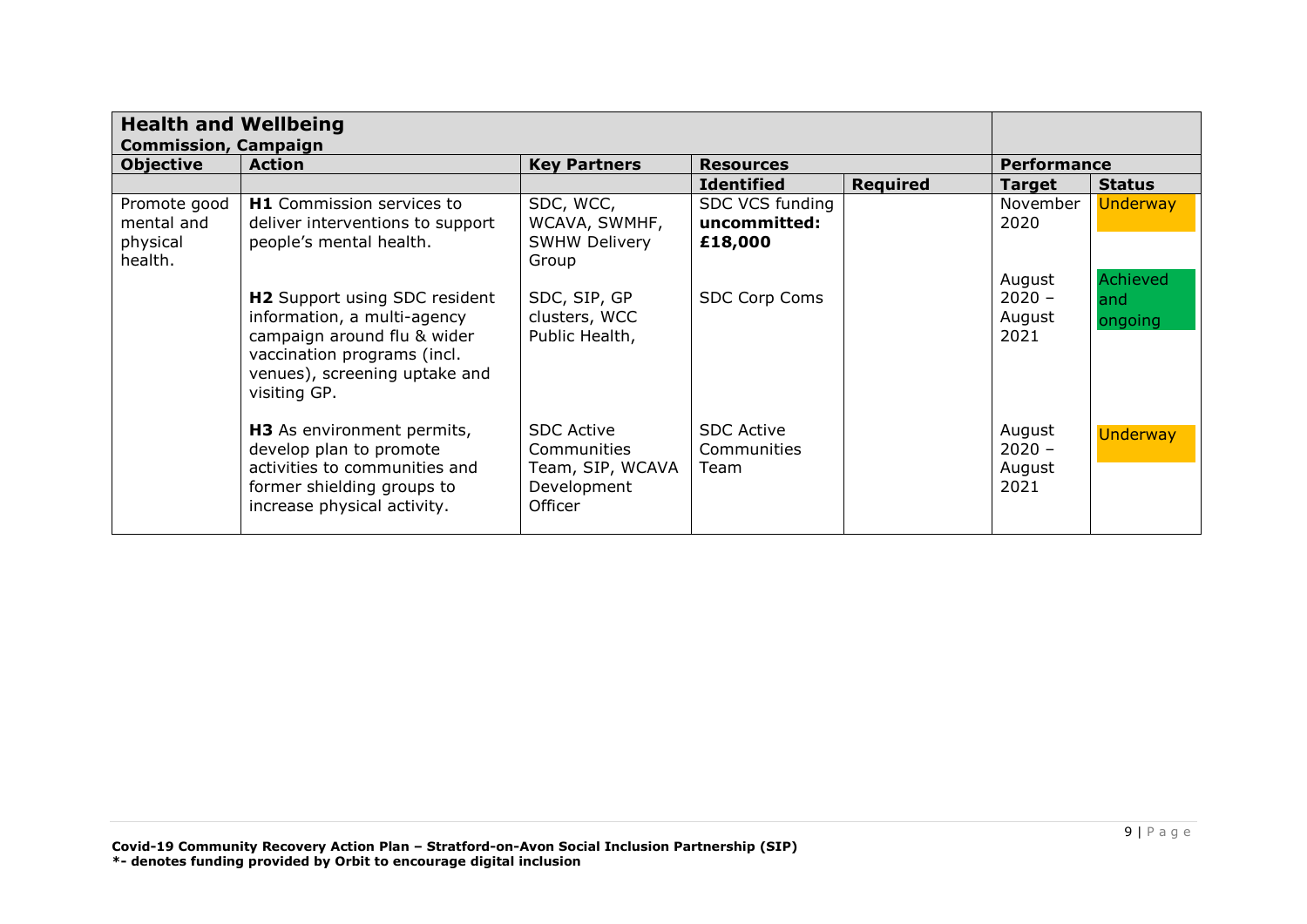| <b>Isolation</b>            |                                        |                     |                              |                 |                    |                 |  |
|-----------------------------|----------------------------------------|---------------------|------------------------------|-----------------|--------------------|-----------------|--|
|                             | <b>Communicate, Locate, Develop</b>    |                     |                              |                 |                    |                 |  |
| <b>Objective</b>            | <b>Action</b>                          | <b>Key Partners</b> | <b>Resources</b>             |                 | <b>Performance</b> |                 |  |
|                             |                                        |                     | <b>Identified</b>            | <b>Required</b> | <b>Target</b>      | <b>Status</b>   |  |
| Ensure carers               | <b>I1</b> Publicise the range of ways  | SDC View, Age UK,   | <b>SDC VCS</b>               |                 | September          |                 |  |
| can continue                | people can stay in touch               | Parish & Partners,  | funding                      |                 | $2020 -$           | Achieved        |  |
| their caring                | socially distanced, or using the       | SIP, WCAVA, all     | committed:                   |                 | December           | and             |  |
| responsibilities.           | internet or other alternatives to      | dementia cafes, all | <b>UBus</b><br>$\sim$        |                 | 2020               | ongoing         |  |
|                             | face to face.                          | groups supporting   | £20,000                      |                 |                    |                 |  |
| Enable people               |                                        | carers, carers      | <b>VASA £9500</b>            |                 |                    |                 |  |
| to have                     |                                        | trust, faith        |                              |                 |                    | <b>Underway</b> |  |
| meaningful<br>connections - |                                        | communities         | SDC / Orbit                  |                 | November           |                 |  |
| actual / virtual.           | <b>I2</b> Have a district wide         | SDC, SIP, Age UK,   | Digital Inclusion<br>funding |                 | $2020 -$           |                 |  |
|                             | campaign to identify carers &          | Carers Trust,       | uncommitted                  |                 | Feb 2021           |                 |  |
| Acknowledge                 | link unsupported carers to             | Warwickshire        | £3500                        |                 |                    |                 |  |
| that different              | support available.                     | Young Carers,       |                              |                 |                    |                 |  |
| groups may                  |                                        | Faith Communities,  |                              |                 |                    | <b>Underway</b> |  |
| require                     |                                        | <b>VASA</b>         |                              |                 |                    |                 |  |
| different                   |                                        |                     |                              |                 | <b>SIP</b>         |                 |  |
| support $-$                 | <b>I3</b> Investigate with local       | SDC, SIP, Carers    |                              |                 | agenda             |                 |  |
| carers,                     | organisations new initiatives to       | and Young Carers    |                              |                 | item               |                 |  |
| rural residents,            | reduce isolation.                      | support groups.     |                              |                 | November           |                 |  |
| older people.               |                                        |                     |                              |                 | 2020               | $Un -$          |  |
|                             |                                        |                     |                              |                 |                    | commenced       |  |
|                             | <b>I4</b> Seek additional resources to | SDC, WCAVA          |                              |                 | March              |                 |  |
|                             | enable carer's organisations to        | Development         |                              |                 | 2021               |                 |  |
|                             | fulfil a growing role, where           | Officer, WCC        |                              |                 |                    |                 |  |
|                             | identified through I2.                 |                     |                              |                 |                    |                 |  |

| <b>Under and Unemployment</b><br><b>Promote, Deliver, Increase Digital Inclusion</b> |               |                     |                  |             |
|--------------------------------------------------------------------------------------|---------------|---------------------|------------------|-------------|
| <b>Objective</b>                                                                     | <b>Action</b> | <b>Key Partners</b> | <b>Resources</b> | Performance |

**Covid-19 Community Recovery Action Plan – Stratford-on-Avon Social Inclusion Partnership (SIP)**

**\*- denotes funding provided by Orbit to encourage digital inclusion**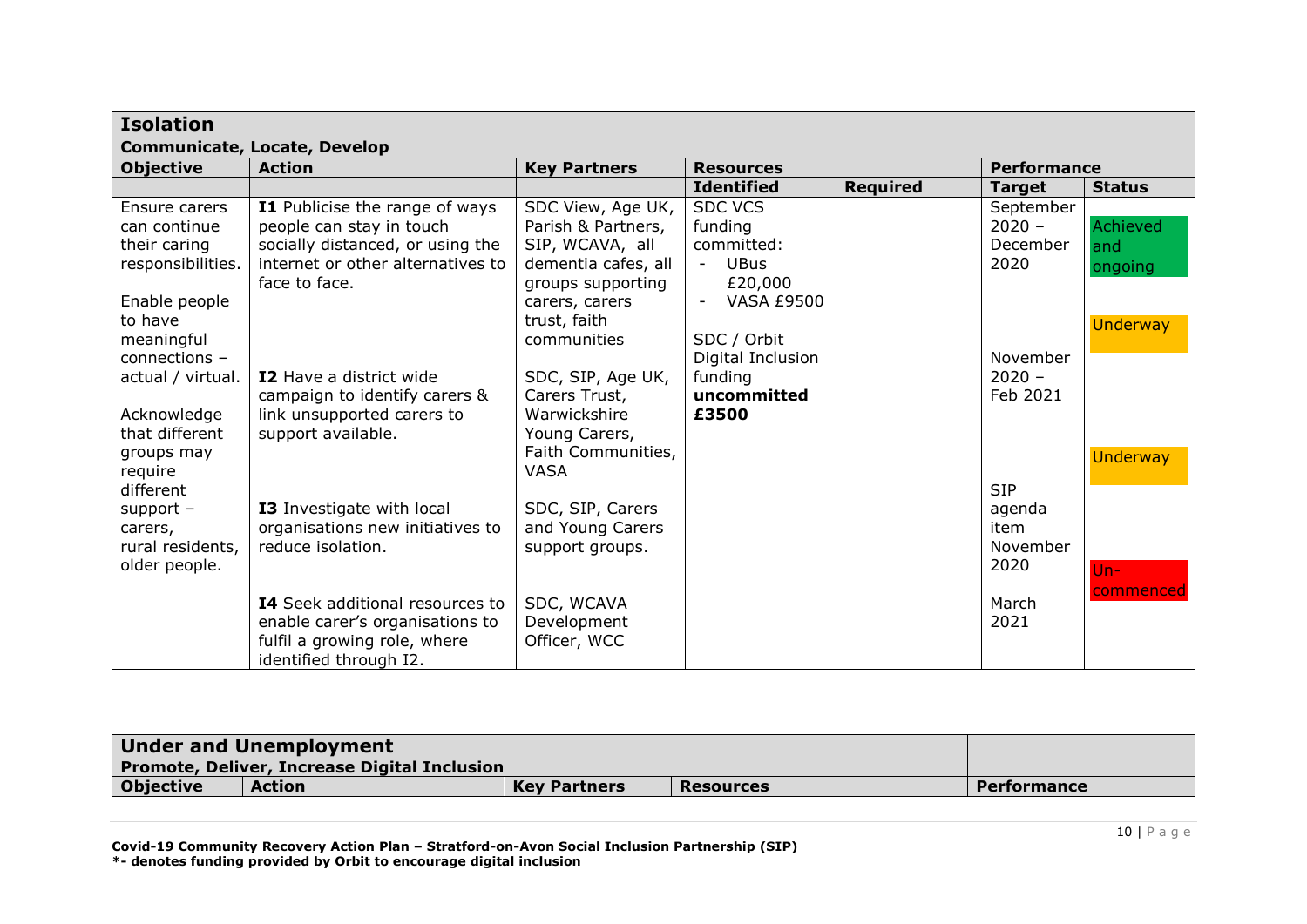|                |                                        |                          | <b>Identified</b> | <b>Required</b> | <b>Target</b> | <b>Status</b>   |
|----------------|----------------------------------------|--------------------------|-------------------|-----------------|---------------|-----------------|
| Identify       | <b>U1</b> Commitment from SIP          | DWP, SDC, SIP,           | SDC VCS funding   |                 | Align to      | <b>Underway</b> |
| greatest need  | members to promote all                 | SDC, Business            | committed:        |                 | DWP jobs      |                 |
| areas.         | vacancies through DWP virtual          | Team, Stratford          | <b>WCAVA</b>      |                 | fairs         |                 |
|                | job fairs.                             | <b>BID Shakespeare's</b> | Development       |                 |               |                 |
| Support        |                                        | England                  | Officer           |                 |               |                 |
| residents to   |                                        |                          |                   |                 |               |                 |
| identify       | <b>U2</b> Deliver virtual volunteering | <b>WCAVA</b>             |                   |                 | September     | Achieved        |
| education and  | fair.                                  |                          |                   |                 | 2020          |                 |
| training       |                                        |                          |                   |                 |               |                 |
| opportunities. | <b>U3</b> Promote ESF community        | <b>WCAVA</b>             |                   |                 | August        | Achieved        |
|                | grants funding.                        | Development              |                   |                 | $2020 -$      |                 |
| Support        |                                        | Officer                  |                   |                 | October       |                 |
| residents to   |                                        |                          |                   |                 | 2020          |                 |
| access the     |                                        |                          |                   |                 |               |                 |
| jobs market    | <b>U4</b> Establish an SDC scheme      | SDC / SIP /              |                   | <b>SDCIT</b>    | January       |                 |
| and            | to recycle used computers to           | <b>Business</b>          |                   | resource        | $2021 -$      | <b>Underway</b> |
| volunteering   | digitally excluded residents           | Community                |                   |                 | March<br>2021 |                 |
| opportunities. | and community groups.                  |                          |                   |                 |               |                 |

| <b>Younger People</b><br><b>Engage, Identify, Promote, Commission</b> |                                                               |                                        |                                           |                 |                    |                            |  |
|-----------------------------------------------------------------------|---------------------------------------------------------------|----------------------------------------|-------------------------------------------|-----------------|--------------------|----------------------------|--|
| <b>Objective</b>                                                      | <b>Action</b>                                                 | <b>Key Partners</b>                    | <b>Resources</b>                          |                 | <b>Performance</b> |                            |  |
|                                                                       |                                                               |                                        | <b>Identified</b>                         | <b>Required</b> | <b>Target</b>      | <b>Status</b>              |  |
| Support<br>younger<br>people (18-                                     | Y1 Engage with Stratford Youth<br>Forum - steering groups to: | <b>Stratford Youth</b><br>Partnership, | <b>SDC VCS</b><br>funding<br>uncommitted: |                 | September<br>2020  | Achieved<br>and<br>ongoing |  |

**Covid-19 Community Recovery Action Plan – Stratford-on-Avon Social Inclusion Partnership (SIP) \*- denotes funding provided by Orbit to encourage digital inclusion**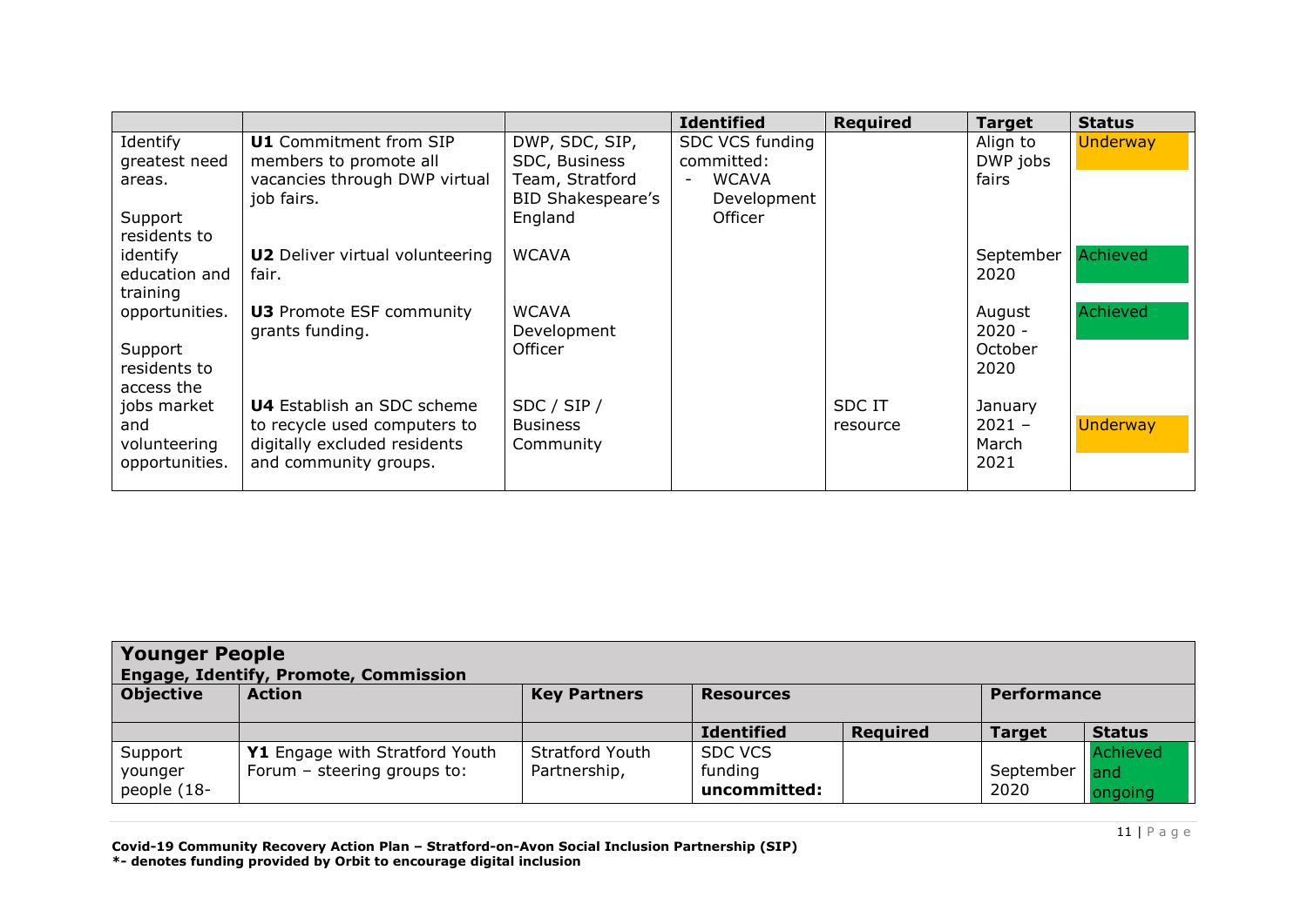| 24) to<br>achieve their<br>potential.<br>Improve<br>mental<br>wellbeing.<br>Improve<br>access to<br>education,<br>employment<br>and training<br>opportunities. | develop communications<br>$\bullet$<br>with young people<br>develop initiatives to meet<br>$\bullet$<br>the needs of young<br>people.<br>Y2 Identify and promote<br>Education, Employment and<br>Training provider offers.<br>Y3 Identify and promote<br>volunteering opportunities/<br>internships/apprenticeships 18-<br>24.<br>Y4 Commission services to<br>deliver interventions to support<br>younger people's mental health. | <b>Stratford Youth</b><br>Forum, SDC, WCC<br>DWP, SIP, CASW,<br>Groundworks,<br>BBO, National<br>Careers Service,<br>DWP, WCAVA,<br>SDC, SIP, BBO,<br><b>National Careers</b><br>Service, WCC<br>(apprenticeships)<br>SDC, SIP, WCAVA<br>Development<br>Officer | £20,000<br><b>ESF Community</b><br>Grants<br>programme<br>(EET)<br><b>WCC Community</b><br>Development<br>Worker |  | November<br>2020<br>August<br>$2020 -$<br>August<br>2021<br>September<br>$2020 -$<br>August<br>2021<br>January<br>2021 | Achieved<br>and<br>ongoing<br><b>Underway</b><br><b>Underway</b> |
|----------------------------------------------------------------------------------------------------------------------------------------------------------------|------------------------------------------------------------------------------------------------------------------------------------------------------------------------------------------------------------------------------------------------------------------------------------------------------------------------------------------------------------------------------------------------------------------------------------|-----------------------------------------------------------------------------------------------------------------------------------------------------------------------------------------------------------------------------------------------------------------|------------------------------------------------------------------------------------------------------------------|--|------------------------------------------------------------------------------------------------------------------------|------------------------------------------------------------------|
|----------------------------------------------------------------------------------------------------------------------------------------------------------------|------------------------------------------------------------------------------------------------------------------------------------------------------------------------------------------------------------------------------------------------------------------------------------------------------------------------------------------------------------------------------------------------------------------------------------|-----------------------------------------------------------------------------------------------------------------------------------------------------------------------------------------------------------------------------------------------------------------|------------------------------------------------------------------------------------------------------------------|--|------------------------------------------------------------------------------------------------------------------------|------------------------------------------------------------------|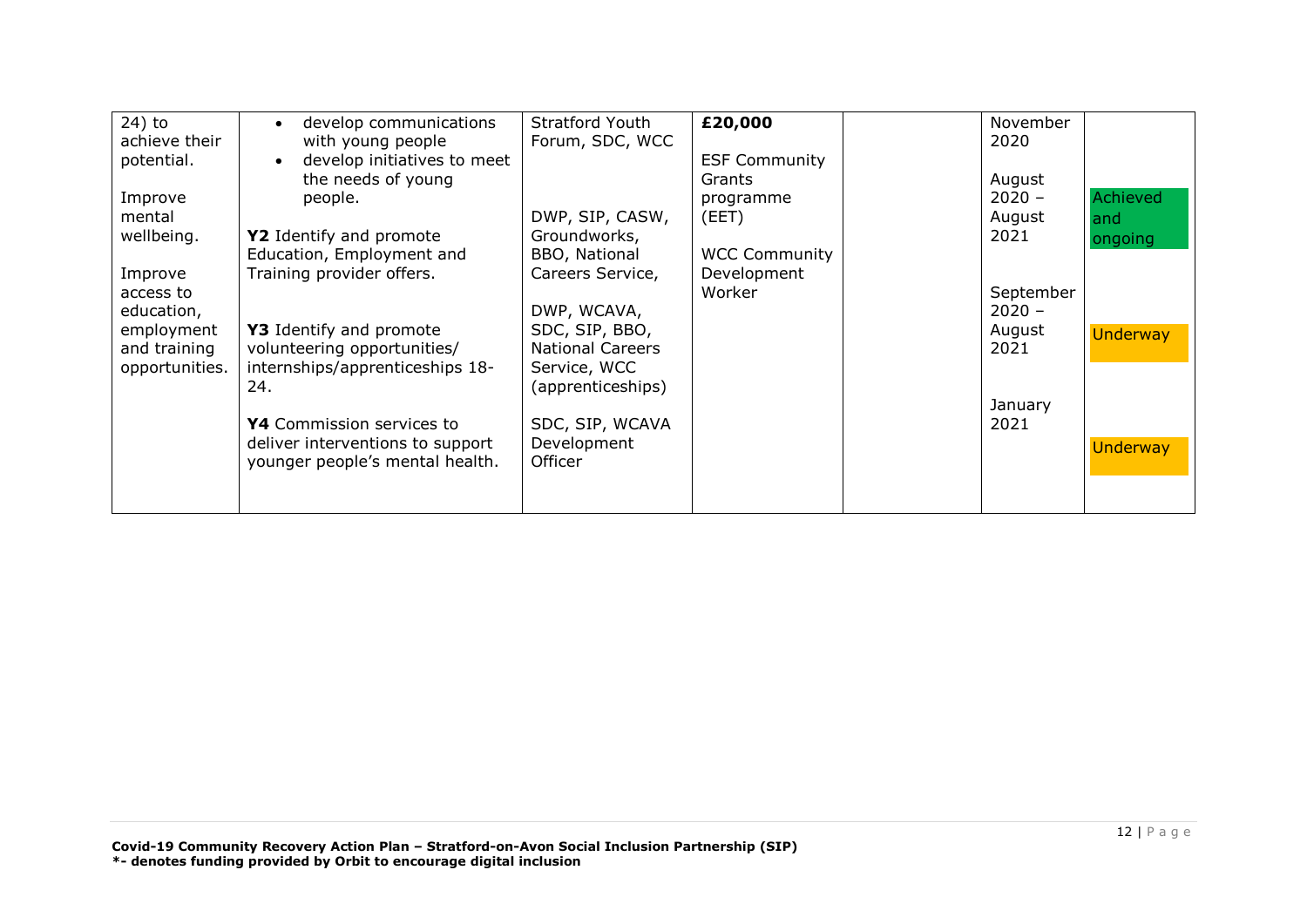#### **Appendix 1: Social Inclusion Statement 2019 – 2024 (Summary) and additional Covid-19 priorities.**

#### **Geographic Specific Interventions:**

Priority ONE - Improving education, employment and training and increasing income/reducing debt (incl. boosting the alternatives to high cost credit) within:

- Stratford-upon-Avon Maybird & Bishopton
- Alcester and Henley
- Southam and Lighthorne Heath
- Studley and Bidford.

Priority TWO - Combating social isolation within Stratford-upon-Avon, Alcester, Studley and Henley-in-Arden. Combating rural isolation within Lighthorne Heath and Kineton, Quinton and Long Itchington.

#### **Thematic Interventions:**

Priority THREE - Supporting older people through

- Delivery of support and information
- Expansion of Dementia Friendly Communities.

Priority FIVE - Improving mental wellbeing through

- Building resilience and promoting wellbeing at all ages
- Raising awareness of services and support.

#### **Blended Thematic and Geographic Interventions:**

Priority FOUR - Empowering communities to harness local resources and expertise to help themselves

- Thematically across communities of interest
- Geographically within priority 1 areas
- Within new communities.

#### **Additional Interventions based on anticipated challenges:**

Priority SIX - protecting people from the impact of domestic abuse.

Priority SEVEN – addressing the needs of young people coping with the impact of Covid-19.

**\*- denotes funding provided by Orbit to encourage digital inclusion** 

**Covid-19 Community Recovery Action Plan – Stratford-on-Avon Social Inclusion Partnership (SIP)**